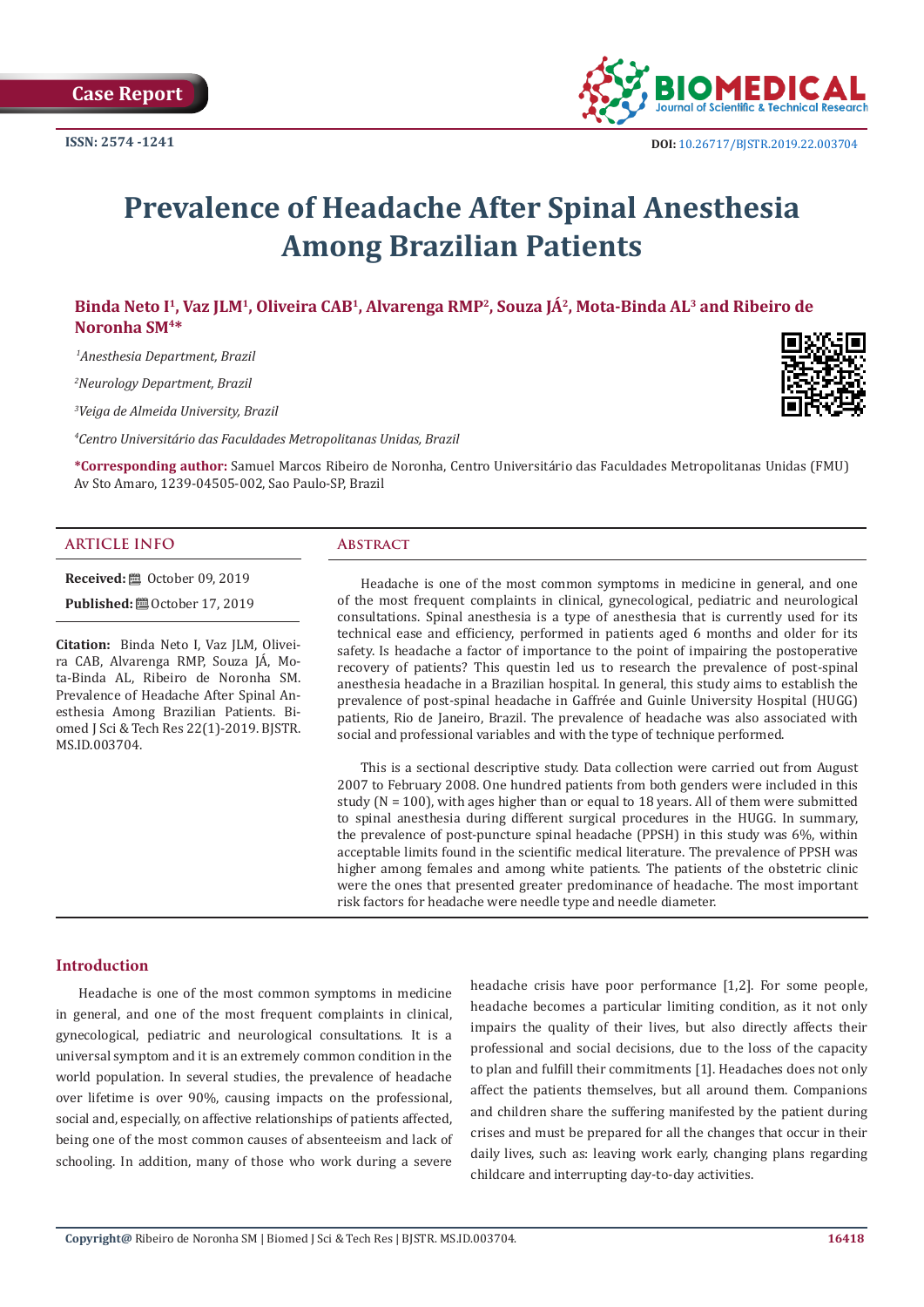Patients feel the impact of this problem, especially during the crisis, developing psychological changes of anxiety, fear and uncertainty [3]. Headaches are divided into primary and secondary. The most common primary headaches are migraine, tension-type headache and cluster headache. Other less common forms include continuous hemicrania, new daily persistent headache, exertional headache, cough headache, cold-stimulating headache, and chronic paroxysmal hemicrania [4]. Headache specialists usually also treat facial pains such as trigeminal neuralgia, atypical facial pain, and myofascial pain. Secondary headaches are those caused by some other disease, such as brain neoplasms, head trauma, meningitis, stroke (stroke), hydrocephalus, and aneurysms. Headache from spinal anesthesia is included in this second classification and is known as post-puncture headache. It represents the most frequent neurological complication of spinal anesthesia, being highly disabling in some cases [5]. Spinalgesia or Spinal Anesthesia or Subarachnoid Anesthesia (AS) is one of the oldest methods of pain relief in surgical patients. Spinal anesthesia is a type of anesthesia that is currently used for its technical ease and efficiency, performed in patients aged 6 months and older for its safety.

Among the rare complications, the most frequent is headache [6,7], which has a diagnostic criterion to be followed. The Subcommittee on Classification of Headaches of the International Headache Society classifies it as secondary headache. This type of headache is attributed to non-vascular intracranial disorder due to cerebrospinal fluid hypotension and should include the following diagnostic criteria: headache worsens within 15 minutes after standing and improves in 15 minutes at bedtime. It is associated with one of the following symptoms: neck stiffness, tinnitus, hearing loss, photophobia or nausea and should meet the following criteria:

a) Appear within five days after the puncture lasts.

b) Disappear spontaneously within one week or within 48 hours after effective treatment of spinagesia extravasation. In case the headache persists, this relationship is in doubt [8]. Many studies have been carried out to determine the prevalence of this symptom worldwide [9-11]. The fact that we have little knowledge about the triggering factors, the epidemiological clinical characteristics and the impact of headache on the patients of the different clinics of this hospital, justifies this investigation. Hence many questions arise: Is headache a factor of importance to the point of impairing the postoperative recovery of patients? These questions led us to research the prevalence of post-spinal anesthesia headache at the Gaffrée and Guinle University Hospital (HUGG). Therefore, we started to stimulate the search for measures to minimize this problem and to arouse the scientific interest for the subject.

# **Objective**

In general, this study aims to establish the prevalence of postspinal headache in patients from the HUGG. More specifically, we investigated possible associations of technical, socio-demographic and epidemiological characteristics of patients submitted to spinal anesthesia in HUGG with the prevalence of headache and the repercussion of this pain in the postoperative recovery.

### **Methodology**

After being approved and released by the Research Ethics Committee of the Gaffrée and Guinle University Hospital (HUGG)- Federal University of the State of Rio de Janeiro (UNIRIO) and after the patient's signature of the free and informed consent form, we began this research, which is a sectional descriptive one. Data collection were carried out from August 2007 to February 2008. One hundred patients from both genders were included in this study (N = 100), with ages higher than or equal to 18 years, submitted to spinal anesthesia during different surgical procedures in the HUGG. During this period, there were a total of 742 anesthetic procedures at the hospital, of which 252 were general anesthesia (33.96%), 220 were spinal anesthesia (29.64%) and 270 others (36.96% - epidural, retrobulbar, sedation and local sedation). These data were taken from the register of the nursing service, in which all the interventions that took place in the surgical center are recorded. Despite the total number of 220 spinal anesthesia's, for several reasons, we were only able to include in our study one hundred patients. Among problems we faced during data collection, it is worth mentioning patients that refused to sign the consent term and other ones that were discharged earlier than initially predicted.

This study was carried out by the Discipline of Anesthesiology, in association with the Anesthesiology Service of the HUGG and with the permission of the surgeons who agreed to submit the patients to a questionnaire for data collection. After completing the questionnaire, patients were instructed to communicate with the investigator by phone, in case there were any complications such as nausea, vomiting and mainly headache within seven days after the procedure. Besides that, on the seventh day after the anesthesia, the researcher in charge would contact each patient to close the follow-up of the study. The diagnosis of headache was obtained after the patient had been submitted to the questionnaire on headache diagnosis criteria according to the International Headache Subcommittee and confirmed by the neurologist in charge by clinical examination. According to the intensity of the pain: absent, mild, moderate or intense, which was performed by submitting the patient to the verbal scale of pain and/or verbal numerical scale, the most appropriate treatment was prescribed.

The p values were calculated based on Student's t-test and p values less than 0.05 were considered significant. The procedures were performed in accordance with the ethical standards of the institution and of the national guidelines for human research. The study protocol was approved by the local ethics committee (HUGG).

# **Result**

Only six among one hundred patients included in this study developed post-anesthesia headache. This being the case, we divided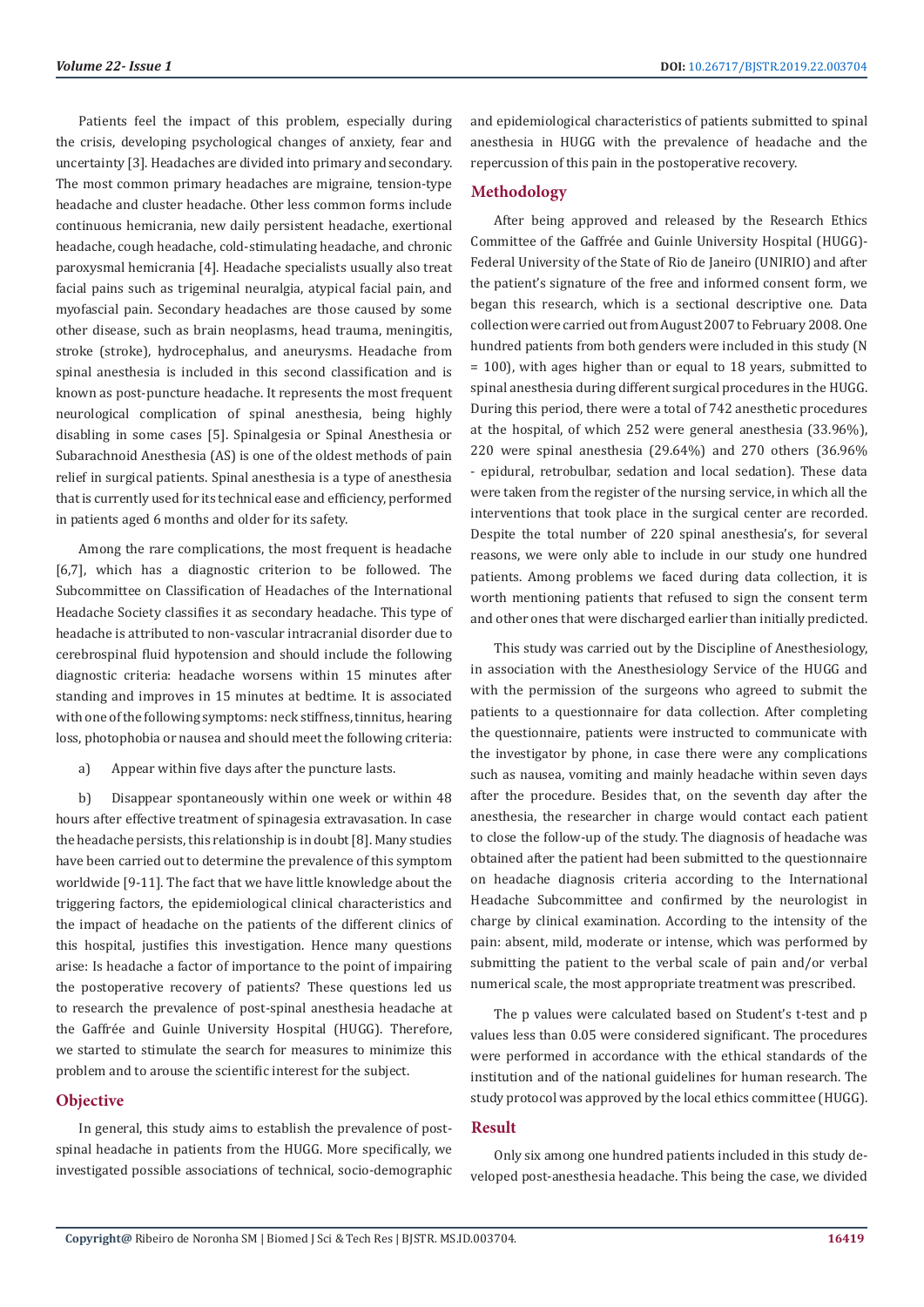these patients in 2 two different groups: headache and non-headache. Follows the description of these two groups and their statistical comparisons. Headache-Six patients reported post-anesthesia headache. Five out of these six patients were woman and all of them were white. Their weight was (mean/SD) 65.2±13.0kg, height 163.0±10.1cm, body mass index 24.32±2.2 and their age was 37.8±17.7 years. Also, four out of these six patients had a minimum wage per month, one received 3 minimum wages per month, and one was unemployed. Regarding marital status, five were married and one was single. None of them were smokers. Four out of these six patients were submitted to gynecological procedures, one to prostatectomy and another one to varicose veins surgery. Regarding puncture technique, four of them were submitted to middle spinal anesthesia and two to paramedian spinal anesthesia. The prevailing position among this group of patients was lateral decubitus (4 patients) and only two of them were anesthetized in a sit position.

Five of these patients were punctured with Quincke needles and only one was punctured with Tuohy. Needle gauge was 25 for four patients, 18 for one patient and 27 for another one of them. All of these six patients had CSF hypotension. Non-headache - Ninety-four patients reported no headache. Sixty-six out of these ninety-four patients were woman. 76 patients were white and 18 were black. Their weight was (mean/SD) 71.6±13.8 kg, height 164.0±7.7cm, body mass index [12]. 64±5.3 and their age was 44.3±17.8 years. Sixty-one out of these ninety-four patients were remunerated 1 to 3 minimum wages per month, nineteen patients had 4 to 5 minimum wages, six patients had 6 to 10 minimum wages per month and eight had no income at all. Regarding marital status, sixty-five patients were married, twenty were single and ten were widowers. Eighty-two of them were non-smokers and twelve were smokers. Sixty-three out of these ninety-four patients were submitted to gynecological procedures, fourteen to prostatectomy and seventeen to varicose veins surgery. Regarding puncture technique, fifty-nine of them were submitted to middle spinal anesthesia and thirty-five to paramedian spinal anesthesia. The prevailing position among this group of patients was lateral decubitus (90 patients) and only four of them were anesthetized in a sit position.

 Ninety-two of these patients were punctures with Quincke needles and only two were punctured with Tuohy. Needle gauge was 25 for seventy-seven patients, gauge 27 for sixteen patients and gauge 29 for another one of them. Headache group versus Non-headache group comparisons-groups presented no difference regarding age ( $p=0.46$ ), height ( $p=0.77$ ), weight ( $0.30$ ) and BMI (0,30), gender (0.82), race (0.50), marital status (0.67) and monthly income (0.99).Regarding puncture technique, variables type of needle (0.001) and needle gauge (0.000) demonstrated differences among groups, being Quincke more frequently used in patients from the non-headache group and gauge 25 also has been used more frequently in patients from this same group.

# **Discussion**

The occurrence of post-spinal anesthesia headache is higher in females, according to the medical literature [7,13,14]. In this study, proportionally, headache after spinal anesthesia was higher in women also, however, the difference was not significant. Moreover, there are no scientific studies relating race to post-spinal headache. Here, we observed that, considering the variable race, there was an initial prevalence of more white patients when compared to the black ones, but it was not significant. In this study, there was a higher incidence of headache in married patients, which is also 71% of the general sample, but proportionally greater than 7.0% if related to 5% of unmarried individuals, however it was not statistically significant. Regarding the level of education of patients, there are no references in the specialized literature, this study shows a higher prevalence of college graduated patients. In the variable occupancy we can observe that this study did not find reference in the literature and that the patients most prone to headache were those with domestic occupation. Regarding the monthly income, the study showed a predominance of incomes from 1 to 3 minimum wages, headache was more prevalent (9.5%) in the family income from 4 to 5 minimum wages proportionally.

Correlating patients' lifestyle data, no reference was found in the literature. In this study, it was observed that no patient who developed headache had any type of addiction (tobacco). The history of previous headache was considered important in this study as a predisposing variable for post-spinal anesthesia headache at 28% of the sample. Patients with no prior history of headache, which accounted for 72%, occurred in 4.1% of this sample. There is no consensus that prior headache is a risk factor [15]. These results were obtained from a public hospital and we could not observe many statistically significant differences in our sample. When we observed the anesthetic technique performed, we found the median spinal anesthesia was performed in sixty-three patients, of which four developed post-spinal anesthesia headaches. The paramedian technique was performed in two patients placed in the headache group and in twety-four patients of the non-headache group. Proportionally, there was a higher prevalence of headache in the paramedian technique, a fact that can be explained by technical reasons such as: in one of these cases several punctures occurred; in another case, with a large diameter needle, the prevalence was higher.

It is postulated that paramedian punctures have a lower risk of post-puncture headache6, but not all studies confirm this. A similar incidence of headache was observed after median and paramedian puncture. A paramedian puncture study comparing 26G Atraucan and 27G Whitacre needles showed a 1% CPPD rate 915, while the comparison of 27G Quincke needles with 25G Atraucan, with paramedian puncture, showed that the prevalence of headache was 0.4% [16]. In our study, this technique was not significant factor for headache incidence. Regarding the clinics, this study obtained a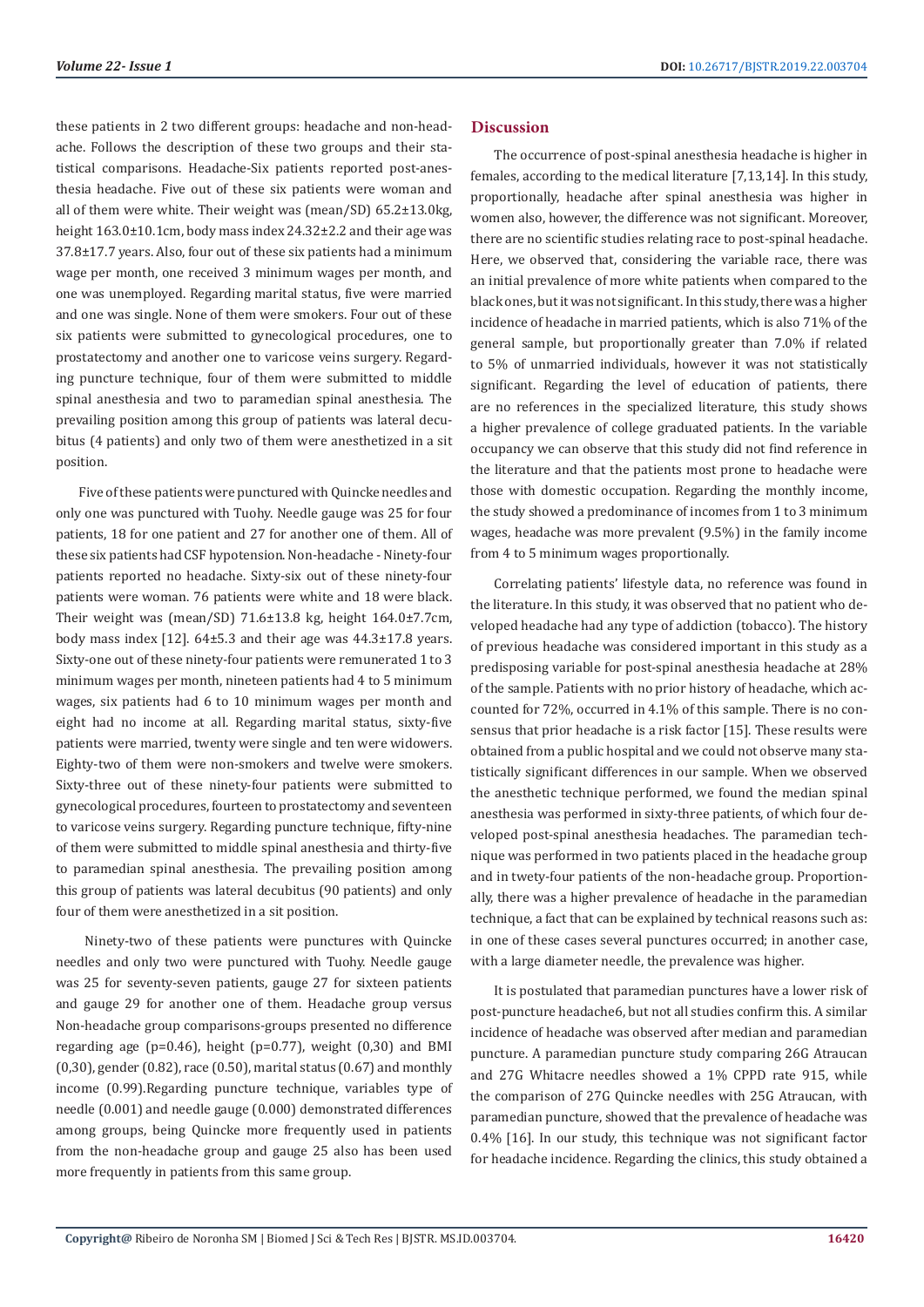greater number of anesthesia's performed in the obstetric clinic and two patients in this clinic needed to remain hospitalized for seven days for conservative headache treatment. The scientific medical literature states that the obstetric patient is more susceptible to this type of complication. Many studies report that gestation is one of the factors of higher frequency of headache [7,12,17]. When we considered the types of needles used to perform spinal anesthesia, a strong factor for the development of post-spinal anesthesia, we observed that 97% of the patients were punctured with a Quincke needle in the headache group.

When using Quincke needle, it is advisable to puncture the dura with the bevel parallel to the longitudinal direction of the fibers [6,10,18,19], a procedure that will cause a smaller section of these fibers, reducing trauma and loss of CSF and, consequently, headache. This technique is significant for the reduction of CPPD despite the sectioning of the fibers 7. We observed a significant  $p =$ 0.001 for needle type. The diameter of the needle is a major factor in the occurrence of headache, especially in young patients over 20 years old [13,20]. In this work, there was a prevalence of headache of 4.9% with a needle of diameter 25, which is in agreement with authors in the medical literature [7,9,21], and the same result was not observed with that of gauge 27, which can be explained by the higher number of puncture attempts with longer dura mater, in agreement with authors. In the use of sharp needles with a thin diameter, the occurrence of headache was similar [22]. Our research observed a significant value of  $p = 0.003$  for needle gauge when comparing the two groups. This result is in agreement with the literature [6,7,23,24].

A significant factor in the onset of post-spinal anesthesia, is the number of dura mater punctures with perforation of the arachnoid [10,25]. Some headaches reported in this study occurred after the patient was punctured more than once. In this study, the mean age of the patients was higher than that used by other authors [26,27], while other studies observed similar ages to ours [9]. The weight of patients included in this study is similar to that found in other studies in the literature [15,19] and it is directly related to the origin of the headache, since it may influence the CSF pressure. The BMI index was included in this study, but this indicator was not found in the literature as a reference for the origin of the headache. However, we can observe that the mean is slightly above normal in relation to the upper limit of normality, and may have influenced the incidence of headaches, since obstetric patients tend to gain weight during pregnancy.

# **Conclusion**

In summary, the prevalence of post-puncture spinal headache (PPSH) in this study was 6%, within acceptable limits found in the scientific medical literature. The prevalence of PPSH was higher among females and among white patients. The patients of the obstetric clinic were the ones that presented greater predominance of headache. The most important risk factors for headache were

needle type and needle diameter. Regarding the level of education, the study identified 41% of the sample having completed high school and found unemployment in 29% of the patients. Family income ranges from 1 to 3 minimum wages to 65% of the sample and 71% are married. The headache delayed the hospital discharge of 2 patients who were hospitalized for a period of seven days for treatment.

# **Acknowledgement**

None.

# **Conflict of Interest**

No conflict of interest.

# **References**

- 1. Bigal ME, Bigal JOM, Bordini CA, Speciali JG (2000) Avaliação da utilização do placebo nas crises agudas de migrânea sem aura, migrânea com aura e cefaléia tipo tensional episódica. Arq Neuro-Psiquiatr, São Paulo, Brazil, 59(20).
- 2. [Catharino AMS, Catharino FMC, Alvarenga RMP, Fonseca RL \(2007\)](https://headachemedicine.com.br/materias/M&C%202%20-%202007%20-%20Artigo%20original.pdf) [Cefaléia: prevalência e relação com o desempenho escolar de estudantes](https://headachemedicine.com.br/materias/M&C%202%20-%202007%20-%20Artigo%20original.pdf) [de medicina. Migrâneas & Cefaléias10\(2\): 46-50.](https://headachemedicine.com.br/materias/M&C%202%20-%202007%20-%20Artigo%20original.pdf)
- 3. Bigal ME, Fernandes LC, Moraes FA, Bordoni CA, SpecialiJG (2000) Prevalência e impacto da migrânea em funcinários do hospital das clínicas da faculdade de medicina de Ribeirão Preto - USP. Arq. Neuro-Psiquiatr., São Paulo, Brazil, 58: 431-436.
- 4. [Galdinog S, Albuquerque TIP, Medeiros TLA \(2007\) Cefaléias primárias:](http://www.scielo.br/scielo.php?script=sci_arttext&pid=S0004-282X2007000400026) [abordagem diagnóstica por médicos não-neurologistas. Arq Neuro-](http://www.scielo.br/scielo.php?script=sci_arttext&pid=S0004-282X2007000400026)[Psiquiatr 65: 3.](http://www.scielo.br/scielo.php?script=sci_arttext&pid=S0004-282X2007000400026)
- 5. Pedrosa GC, Jardim JL, Palmeira MA (1996) Tampão sangüíneo peridural e alta hospitalar precoce: Analise de 60 pacientes portadoras de cefaléia pós raquianestesia. Rev Bras Anestesiol 6(1): 8-12.
- 6. Ganem EM, Castiglia YMM, Vianna PTG (2002) Complicações neurológicas determinada pela anestesia subaracnóidea. Rev Brás Anestesio 52(4): 471-480.
- 7. Imbelloni LE (2001)Tratado de anestesia raquidiana. Curitiba: Medidática Informática 178-187.
- 8. (2006) Subcomitê De Classificação Das Cefaléias Da Sociedade Internacional De Cefaléia. Classificação internacional das cefaléias. (2ndEdn.). Trad Sociedade Brasileira de Cefaléia. Alaúde (Eds.). Ltda, São Paulo, Brazil.
- 9. Amorim JA, Damázio FO, Maciel CMC, Santos GHA, Valença MM (2006) Cefaléia pós-raquianestesia: Prevalência e Fatores de Risco Serviço de Anestesiologia Hospital da Restauração/Hospital Getulio Vargas e Serviço de Neurologia e Neurocirurgia Federal de Pernambuco. Anais do XX Congresso Brasileiro de Cefaléia.
- 10. Imbelloni LE, Carneiro ANG (1997) Cefaléia pós-raquianestesia: causas, prevenções e Tratamento. Rev Bras Anestesiol 47(5): 453-464.
- 11. [Neves JFNP, Vieira VLR, Saldanha RM, Vieira FAD, Coutinho NM, et al.](http://www.scielo.br/pdf/rba/v55n3/v55n3a11) [\(2005\) Uso da hidrocortisona no tratamento e na prevenção da cefaléia](http://www.scielo.br/pdf/rba/v55n3/v55n3a11) [pós-punção da dura-máter: relato de casos. Rev. Bras. Anestesiol 55\(3\):](http://www.scielo.br/pdf/rba/v55n3/v55n3a11) [343 -349.](http://www.scielo.br/pdf/rba/v55n3/v55n3a11)
- 12. [Luostarinen L, Heinonen T, Luostarinen M, Salmivaara A \(2005\)](https://www.ncbi.nlm.nih.gov/pubmed/16362713) [Diagnostic Lumbar puncture. comparative study between 22-gauge](https://www.ncbi.nlm.nih.gov/pubmed/16362713) [pencil point and sharp bevel needle. J headache and Pain., Springer](https://www.ncbi.nlm.nih.gov/pubmed/16362713) [Mailand6\(5\): 400-404.](https://www.ncbi.nlm.nih.gov/pubmed/16362713)
- 13. Morgan GJ, Mikhail MS (2003)Anestesiologia clínica. (2nd Edn.). Rio de Janeiro, Revinter, pp. 209-219.
- 14. [Neves JFNP, Monteiro GA, AlmeidaJR, Brun A, Santanna RS \(2001\)](http://www.scielo.br/pdf/rba/v51n3/v51n3a02.pdf) [Raquianestesia com agulha de Quincke 27G, 29g e whitacre 27G.](http://www.scielo.br/pdf/rba/v51n3/v51n3a02.pdf)